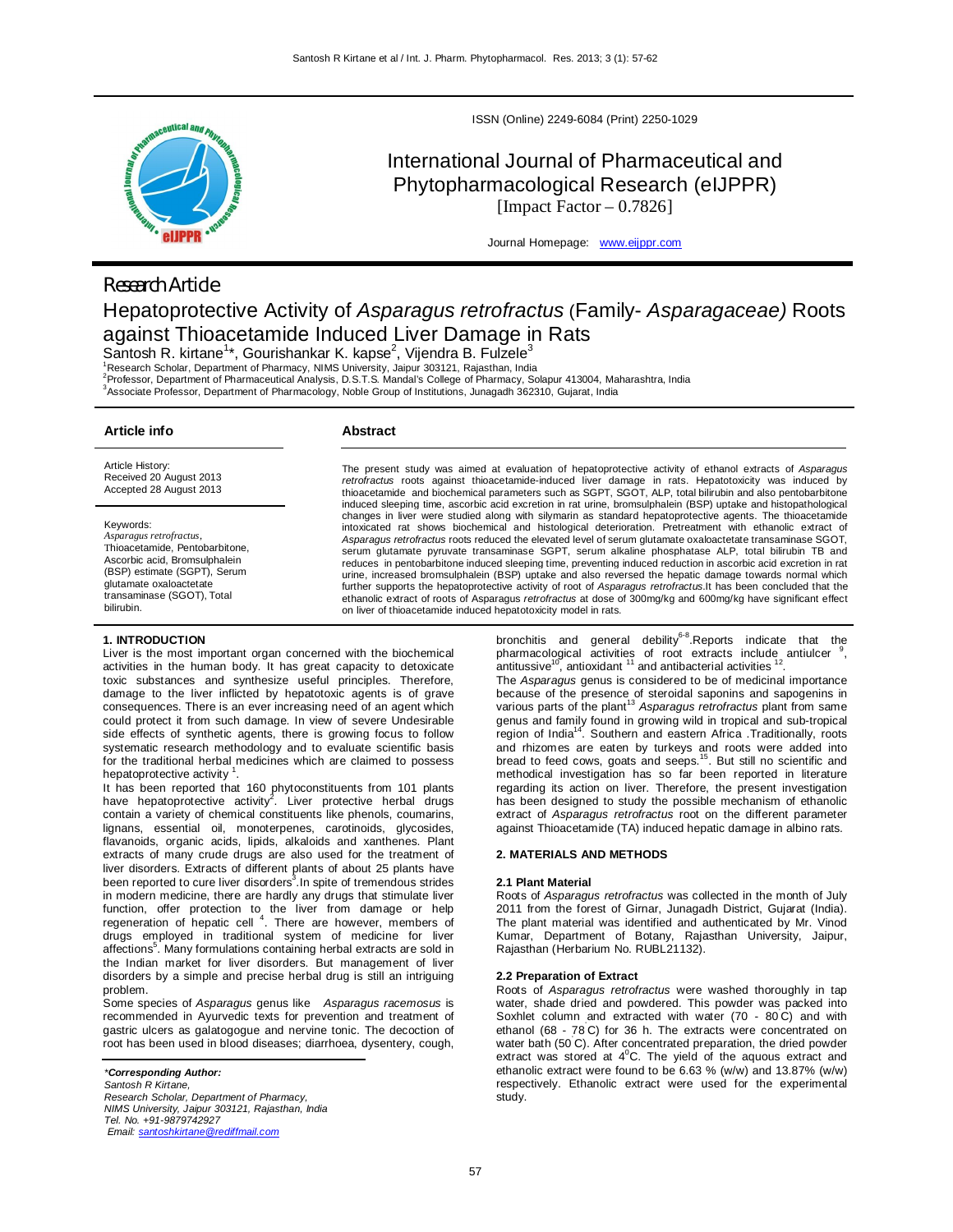#### **2.3 Animals**

Wister male Albino rats (150 - 200 g) were used for the study. The animals were kept in polypropylene cages and maintained at a temperature of  $26 \pm 2^0$ C. They were fed with standard diet supplied by Pranav agro industries Ltd. Sangli. All the animal experiments are conducted in accordance with the guidelines of the CPCSEA (Reg No. 1239/a/08/CPCSEA), guide for care and use of laboratory animals. After procuring the animals were acclimatized for 10 days under standard husbandry conditions as: Relative humidity 45 - 55%, and 12 h light and dark cycle.

## **2.4 Acute Toxicity Study**

The male Wistar rats of 150 - 200g body weight were selected to find out the acute toxicity study of ethanolic extract of *Asparagus retrofractus* roots. The dose of 5, 50, 300 and 2000 mg/kg were selected based on the fixed doses as per the method of CPCSEA. The animals were continuously observed for 24 h to detect changes in autonomic or behavioral responses. Mortality in each group was observed for 7 days.

In the acute toxicity study ethanolic extract of Roots of *Asparagus retrofractus* were found to be toxic (2/3 rats died) at a dose of 1600 mg/kg, intraperitoneally. Hence, LD cut off value of ethanolic extract was fixed as 1600 mg/kg body weight. So, that  $1/5<sup>th</sup>$  and  $1/3<sup>rd</sup>$  of the LD<sub>50</sub> cut off value that is 300mg/kg and 600 mg/kg body weight were selected as screening dose for hepatoprotective activity.

## **2.5 Assessment of Hepatoprotective Activity**

#### 2.5.1 *Biochemical Analysis*

The animals were divided into five groups of six Wistar male albino rats each. The animals were fasted for 24 h prior to Thioacetamide treatment. Group I was maintained as normal control received normal saline (5 ml/kg p.o.). All the animals of group II to V received thioacetamide 400mg/kg, Group II animals were maintained as thioacetamide control without any drug treatment. Group III and IV were treated with 300 and 600 mg/kg ethanolic extract respectively. Group V animals were treated with Silymarin (100 mg/kg, p.o.) which served as standard group. The vehicle or drug treatment was carried out p.o. from  $1<sup>st</sup>$  day to  $5<sup>th</sup>$  day with concurrent administration of thioacetamide on  $2<sup>nd</sup>$  and  $3<sup>rd</sup>$  day. During the period of drug treatment the rats were maintained under normal diet and water *ad libitum.*

The animals of all the groups were sacrificed by light ether<br>anesthesia on 6<sup>th</sup> day. The blood sample of each animal was collected separately by carotid artery into sterilized dry centrifuge tubes and allowed to coagulate for 30 min. Serum was separated by centrifugation 3000 rpm for 15 min. The serum was used to estimate serum glutamate pyruvate transaminase (SGPT), serum<br>glutamate oxaloactetate transaminase (SGOT)<sup>16</sup> total bilirubin<sup>17</sup> and<br>serum alkaline phosphatase (ALP).<sup>18</sup> Livers were removed and preserved in 10% formalin solution for histopathological studies.

#### 2.5.2 *Pentobarbitone Induced Sleeping Time*

The animals were divided into five groups of six Wistar male albino rats each. The animals were fasted for 24 h prior to Thioacetamide treatment. Group I was maintained as normal control received normal saline 5 ml/kg *po*. All the animals of group II to V received thioacetamide 400mg/kg, Group II animals were maintained as thioacetamide control without any drug treatment. Group III and IV were treated with 300 and 600 mg/kg ethanolic extract respectively. Group V animals were treated with Silymarin (100 mg/kg, p.o.) which served as standard group.

The reduction in the sleeping time was used to evaluate the protection of rat liver against the thioacetamide induced liver damage. On first day animals were given their respective doses. After two hours of treatment, all animals were given thioacetamide, on second day again all the rats were given their respective doses and one hour after treatment they were given pentobarbitone sodium (40 mg / kg i.p.). The onset of action and duration of sleep (loss of righting reflex) was noted**19 - <sup>22</sup>** .

## 2.5.3 *Ascorbic acid content in urine*

Ascorbic acid in urine was determined by modified method by Roe and Kuether (1943). The animals were divided into four groups of six Wistar male albino rats each. They were kept in a metabolic cage for collection of urine. They supplied with standard diet and

water *ad libitum*, one week before and during the experimental period. Twenty four hour urine simple were collected separately for each group for day in 5 ml of oxalic acid solution and analyzed for ascorbic acid and their average value were taken as control. Then the rat of group I, II, III and IV were treated with thioacedamide respectively. Group II and III, were treated with ethanolic extracts at dose of 100 and 200 mg/kg respectively and group IV animals were treated with Silymarin (100 mg/kg, p.o.) and after one hour were challenge with thioacedamide (400 mg/kg). The 24 h urine samples were collected at 7<sup>th</sup> day for all the groups and the sample were analyzed for ascorbic acid<sup>23</sup>.

## 2.5.4 *Bromsulphalein clearance test*

Bromsulphalein clearance test is the most sensitive and dependable method to assess the physiological status of liver function. The test indicates the excretory function of the liver. It is generally agreed that in the passage of bromsulphalein (BSP) from the plasma to the bile, it undergoes storage, metabolism and excretion by the liver. It is well documented that thioacetamide produces morphological and functional changes in the liver. The abnormal functional effects produced by thioacetamide are easily demonstrated by the retention of BSP. Liver slices kept in ice cold phosphate buffer (0.2 M) at pH 7.4 were incubated in media (KCl: 10 mM, MgSO4: 1 mM, NaCl: 1 mM in phosphate buffer) containing 30 μg BSP/ml at 38°C. An aliquot of reaction mixture was analyzed after 30 min to determine the concentration of BSP in the media at 580 nm**<sup>24</sup>** .

#### 2.5.6 *Histopathological observation*

Liver tissue collected were used for the preparation of histopathological slides by using microtome and were suitably stained and observed under microscope for architectural changes seen during Thioacetamide challenge in ethanolic extract of *Asparagus retrofractus* treated and control groups.

#### 2.5.7 *Statistical analysis*

The mean  $\pm$  S.E.M. was calculated for each parameter. Total variations, present in a set of data were estimated by one way analysis of variance (ANOVA), followed by Dunnet's 't' test. P <0.05 was considered as statistically significant when compared to control group. The percentage of the protection is calculated as 100 X (Values of Thioacetamide control - Values of test sample) / (Values of thioacetamide control - Values of normal control).

### **3. RESULTS AND DISCUSSION**

#### **3.1 Biochemical Analysis**

Effect of ethanolic extract of *Asparagus retrofractus* on thioacetamide induced liver damage in rats with reference to biochemical changes in serum are shown in Table 1. At the end of the 5th day treatment, blood sample of thioacetamide treated control animals showed significant increase in the level of SGPT, SGOT and ALP compare to normal control. Pretreatment with *Asparagus retrofractus* extract at 300 and 600 mg/kg showed marked decreased of SGPT, SGOT and ALP as compared to the thioacetamide treated group. The maximum protection was shown by ethanolic extract at the dose of 600 mg/kg body weight (Table 1).

Total Bilirubin levels are shown in Table 1. The rats exposed to thioacetamide showed significant increased levels of bilirubin as compare to control. Pretreatment with *Asparagus retrofractus* extract showed significant (P < 0.01) decreased level of total and direct bilirubin to the near normal which is comparable to the values registered in the standard drug treated (Silymarin) group of animals, indicating the protection of hepatic cells.

The percentage decrease of biochemicals i.e. SGPT, SGOT, bilirubin and ALP by *Asparagus retrofractus* ethanolic extract (300mg/kg and 500mg/kg) and silymarin (100mg/kg) in thioacetamide induced hepatotoxicity in male Wistar rats is shown in Fig 1

## **3.2 Pentobarbitone Induced Sleeping Time**

Thioacetamide treated rats showed significant increased in sleeping time as compared to normal control. Pretreatment with *Asparagus retrofractus* extract showed significant (P < 0.001) decreased in sleeping time as to the near normal which is comparable to the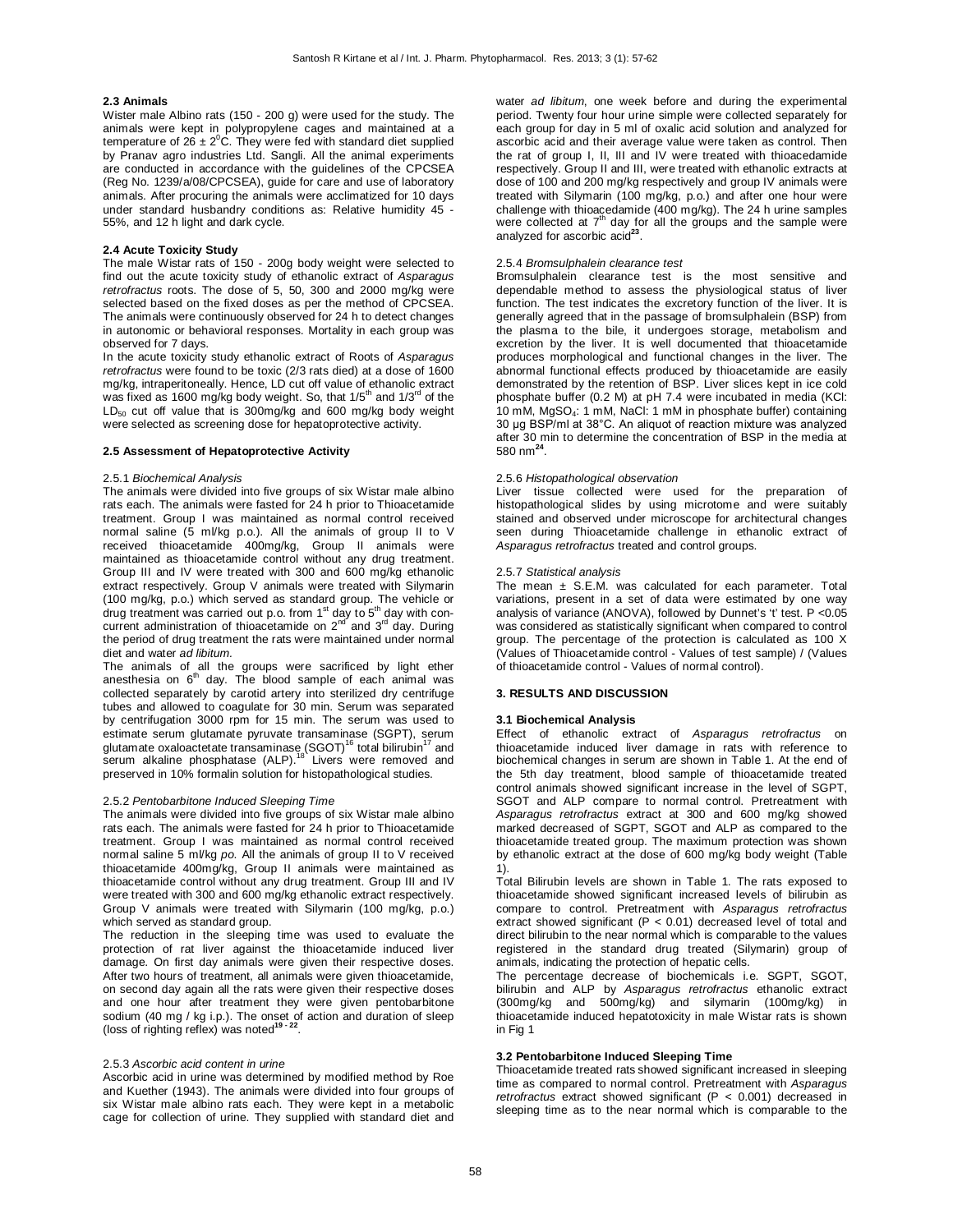values of the standard drug (Silymarin) treated group of animals, (Table 2). Indicating the protection of hepatic cells. The percentage reduction in sleeping time is shown in Figure 2.

## **3.3 Ascorbic Acid Content in Urine**

Thioacetamide treated rats showed significant reduction in daily excretion of ascorbic acid in urine compared to normal control. Pretreatment with *Asparagus retrofractus* extract showed significant (P < 0.001) prevention in induced reduction in daily excretion of ascorbic acid in urine near to the normal control Which is comparable to the values of the standard drug (Silymarin) treated group of animals (Table 3) indicating the protection of hepatic cells.

The percentage prevention in induced reduction in daily excretion of ascorbic acid in urine is shown in Figure 3.

## **3.4 Bromsulphalein Clearance Test**

Liver slices of animal treated with Ethanolic extract of *Asparagus retrofractus* showed extremely statistical significant (P<0.001) hepatoprotective activity by BSP uptake per gm of liver tissue compared to thioacetamide control (Table 4).

The percentage uptake of BSP in liver tissue is shown in Figure 4.

**Table 1:** Effects of ethanolic extract of roots of *Asparagus retrofractus* on certain serum biochemical parameters in Thioacetamide induced hepatotoxicity in rats

| <b>GROUPS</b>                                | <b>BIOCHEMICAL PARAMETERS</b>   |                                         |                                 |                                         |  |
|----------------------------------------------|---------------------------------|-----------------------------------------|---------------------------------|-----------------------------------------|--|
|                                              | SGPT(IU/L)                      | SGOT (IU/L)                             | <b>TOTAL BILIRUBIN (mg/dl)</b>  | ALP(IU/L)                               |  |
| <b>NORMAL GROUP</b>                          | $15.83 \pm 1.49$                | 30.16±0.87                              | $0.72 \pm 0.02$                 | 109.5±1.088                             |  |
| TA control (400mg/kg, SC)                    | $37.33 \pm 0.95$                | 72.33±0.95                              | $1.04 \pm 0.03$                 | 296.5±1.708                             |  |
| ASPARAGUS (300mg/kg)<br>$p.o.+TA$            | 22.83±0.47**<br>$(67.44\%)$     | 44.16±0.60** (66.80%)                   | $0.82 \pm 0.004$ **<br>(68.75%) | 213.33±1.20** (44.47%)                  |  |
| ASPARAGUS<br>(600mg/kg)<br>$p.o.+TA$         | $19.33 \pm 0.49$ **<br>(83.72%) | 35.83±0.60 **<br>(86.55%)               | $0.79 \pm 0.006$ **<br>(78.12%) | 175.33±0.88** (64.79%)                  |  |
| <b>SILYMARIN</b><br>(100mg/kg)<br>$p.o. +TA$ | $16.33 \pm 1.11$ **<br>(97.67%) | $31.15 \pm 0.66$ <sup>**</sup> (97.65%) | $0.74 \pm 0.019**$<br>(93.75%)  | $114.3 \pm 1.64$ <sup>**</sup> (97.43%) |  |

Values are Mean ± SEM, (n =6 in each group). Figures in parenthesis are percent protection as compared to thioacetamide control. Thioacetamide control group was compared with normal group and all values were significantly different (P< 0.01). Experimental groups were compared with thioacetamide control: \*p<0.05 and \*\*P< 0.01.





**Table 2:** Effects of ethanolic extract of roots of *Asparagus retrofractus* on Pentobarbitone induced sleeping time in Thioacetamide induced hepatotoxicity in rats.

| Group                                                                                                                                                                                                                                                                                                                                         | Onset of time    | Duration of sleep                  |  |  |  |
|-----------------------------------------------------------------------------------------------------------------------------------------------------------------------------------------------------------------------------------------------------------------------------------------------------------------------------------------------|------------------|------------------------------------|--|--|--|
| NORMAL GROUP+pento(40mg/kg)                                                                                                                                                                                                                                                                                                                   | $18.83 \pm 1.86$ | 73.16±3.60                         |  |  |  |
| TA control<br>$(400$ mg/kg, SC $)+$ pento $(40$ mg/kg $)$                                                                                                                                                                                                                                                                                     | $8 + 0.96$       | $199.33 \pm 8.16$                  |  |  |  |
| ASPARAGUS (300mg/kg)<br>$p.o. +TA + pento(40mq/kg)$                                                                                                                                                                                                                                                                                           | 11±1.03          | 147.33±6.66**<br>(41.21%)          |  |  |  |
| ASPARAGUS (600mg/kg)<br>$p.o.+TA+pento(40mq/kg)$                                                                                                                                                                                                                                                                                              | $13.5 \pm 1.47$  | $111.33 \pm 6.04**$<br>$(69.74\%)$ |  |  |  |
| SILYMARIN<br>100mg/kg p.o. +TA+pento(40mg/kg)                                                                                                                                                                                                                                                                                                 | $16.16 \pm 1.40$ | $84.50 + 4.59$<br>$(91.01\%)$      |  |  |  |
| Values are Mean ± SEM, (n =6 in each group). Figures in parenthesis are percent protection as compared to thioacetamide control.<br>Thioacetamide control group was compared with normal group and all values were significantly different (P< 0.01). Experimental groups were<br>compared with thioacetamide control: *p<0.05 and **P< 0.01. |                  |                                    |  |  |  |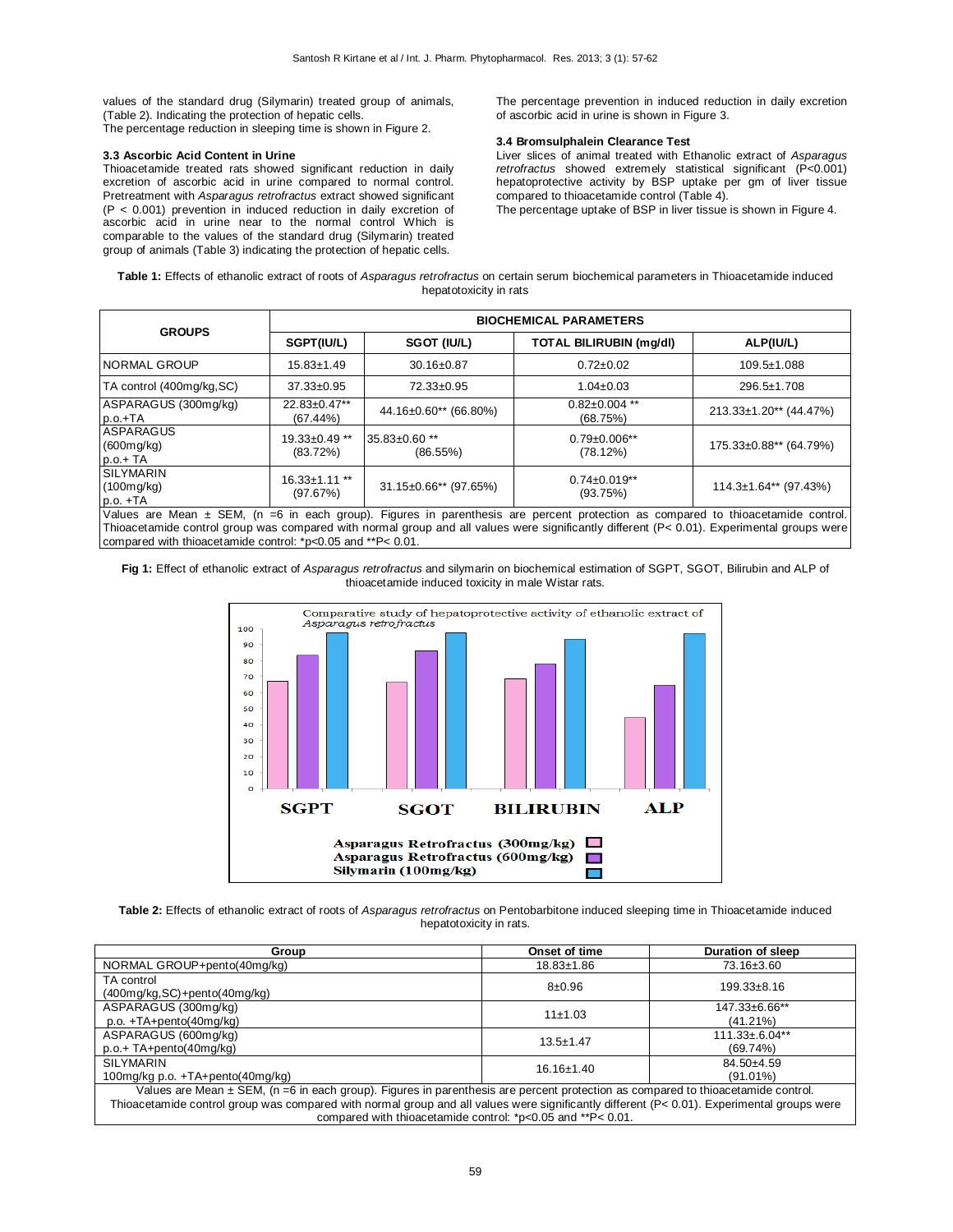



**Table 3:** Effects of ethanolic extract of roots of Asparagus *retrofractus* on ascorbic acid content in urine in Thioacetamide induced hepatotoxicity in rats.

| Group                                                                                                                                                                                                                                                                                                                                            | Before treatment (µq/ml) | After treatment (µg/ml)                  |  |  |
|--------------------------------------------------------------------------------------------------------------------------------------------------------------------------------------------------------------------------------------------------------------------------------------------------------------------------------------------------|--------------------------|------------------------------------------|--|--|
| THIOACETAMIDE(400mg/kg) SC                                                                                                                                                                                                                                                                                                                       | 133.66±4.58              | $80.50 \pm 2.81$                         |  |  |
| ASPARAGUS (300mg/kg)<br>$p.o.+TA$                                                                                                                                                                                                                                                                                                                | $121 \pm 3.77$           | $117.50 \pm 1.47$ <sup>**</sup> (69.60%) |  |  |
| ASPARAGUS<br>(600mg/kg)<br>$p.o.+TA$                                                                                                                                                                                                                                                                                                             | $139.33 \pm 1.20$        | 122.16±2.52**<br>(78.36%)                |  |  |
| SILYMARIN<br>(100mg/kg) p.o. +TA                                                                                                                                                                                                                                                                                                                 | $142.33 \pm 1.99$        | $139+0.96**$<br>$(110.04\%)$             |  |  |
| Values are Mean $\pm$ SEM, (n =6 in each group). Figures in parenthesis are percent protection as compared to thioacetamide control.<br>Thioacetamide control group was compared with normal group and all values were significantly different (P< 0.01). Experimental groups were<br>compared with thioacetamide control: *p<0.05 and **P<0.01. |                          |                                          |  |  |

**Fig 3**: Effects of ethanolic extract of roots of Asparagus *retrofractus* on ascorbic acid content in urine in Thioacetamide induced hepatotoxicity in rats.



**Table 4:** Effects of ethanolic extract of roots of *Asparagus retrofractus* on Bromsulphalein clearance test in Thioacetamide induced hepatotoxicity in rat liver

| Group                                                                                                                                                                                                                                                                                                                                        | <b>BSP UPTAKE</b><br>(µg/gm of liver tissue) |  |  |  |
|----------------------------------------------------------------------------------------------------------------------------------------------------------------------------------------------------------------------------------------------------------------------------------------------------------------------------------------------|----------------------------------------------|--|--|--|
| NORMAL GROUP                                                                                                                                                                                                                                                                                                                                 | $104.10 \pm 2.20$                            |  |  |  |
| TA control (400mg/kg, SC)                                                                                                                                                                                                                                                                                                                    | $60.19 \pm 3.70$                             |  |  |  |
| ASPARAGUS (300mg/kg) p.o. +TA)                                                                                                                                                                                                                                                                                                               | 76.95±3.05 (38.09%)                          |  |  |  |
| ASPARAGUS (600mg/kg p.o.+ TA)                                                                                                                                                                                                                                                                                                                | 85.09±2.21 (56.59%)                          |  |  |  |
| SILYMARIN 100mg/kg p.o.                                                                                                                                                                                                                                                                                                                      | 99.52±4.02 89.38%)                           |  |  |  |
| Values are Mean ± SEM, (n =6 in each group). Figures in parenthesis are percent protection as compared to thioacetamide control.<br>Thioacetamide control group was compared with normal group and all values were significantly different (P< 0.01). Experimental groups were<br>compared with thioacetamide control: *p<0.05 and **P<0.01. |                                              |  |  |  |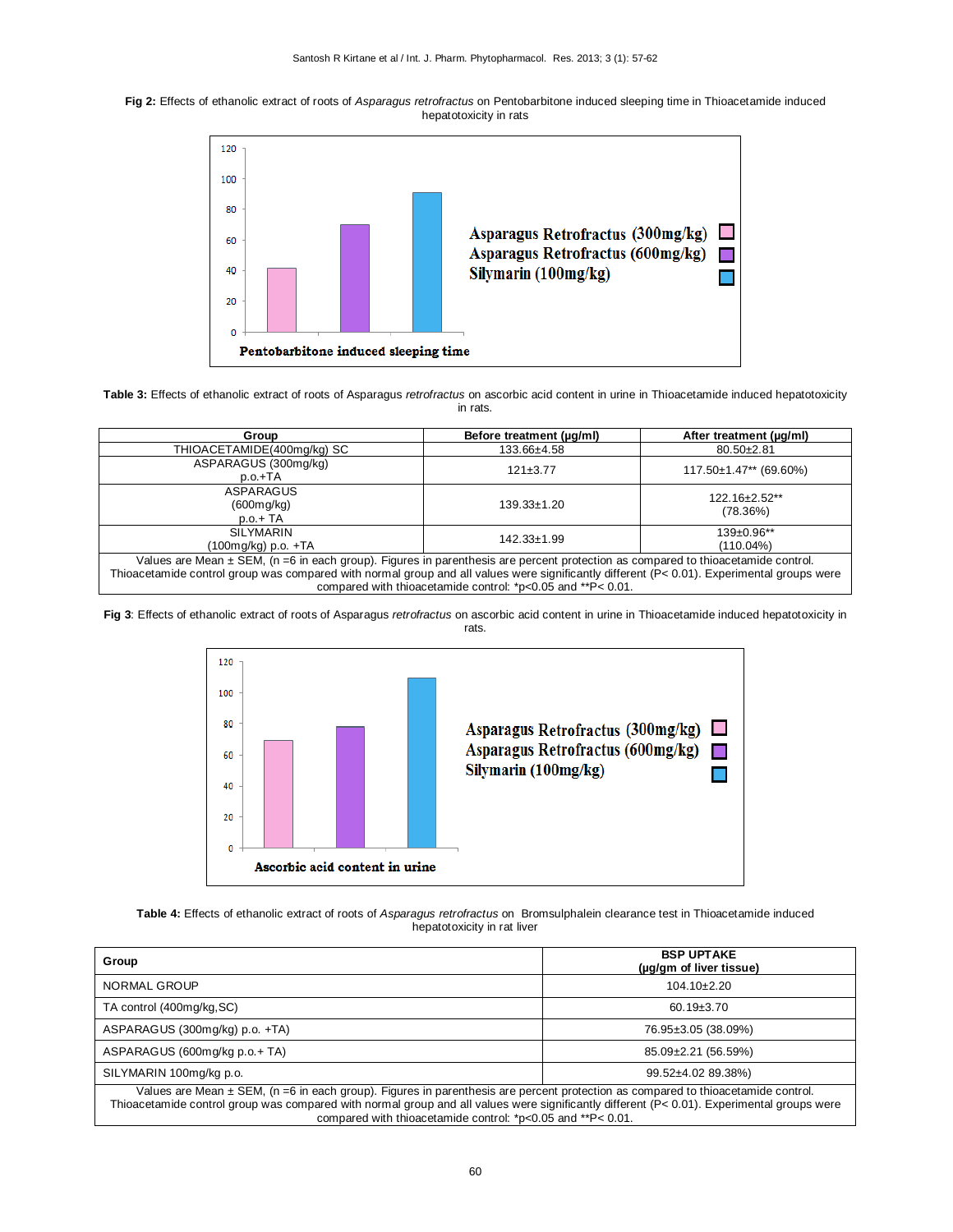**Fig. 4:** Effects of ethanolic extract of roots of *Asparagus retrofractus* on Bromsulphalein clearance test in Thioacetamide induced hepatotoxicity in rat.









In histopathological examination of liver sections of normal control group, (Figure 5.A) no specific change was observed. In the thioacetamide intoxicated group (Figure 5.B), lymphocyte sinusoidal inflammation, Kupffer cell hyperplasic, congesteddilated blood vessels non necrosis fibrosis observed. In the histopathological profile of Silymarin treated group (Figure 5.C), no specific change observed. In the histopathological profile of *Asparagus retrofractus* (Figure 5.D) no specific change observed.

*Asparagus retrofractus* was able to control this necrotic change that was comparable to that of thioacetamide. Thus biochemical observation, Pentobarbitone induced sleeping time, Ascorbic acid content in urine, and Bromsulphalein uptake test result co-relates well with the histopathology results of the liver samples. These above observations confirmed the potent hepatoprotective activity of *Asparagus retrofractus.*





Figure C. Silymarin + Thioacetamide Figure D. *Asparagus retrofractus* + Thioacetamide

#### **3. CONCLUSION**

On the basis of results obtained, it can be concluded that the ethanolic extract of *Asparagus retrofractus* roots seems to possess hepatoprotective activity in rats.

#### **REFERENCES**

- 1) Shahani S. Evaluation of hepatoprotective efficacy of APCL-A polyherbal formulation*in- vivo* in rats. Indian Drugs, 1999; 36: 628–631.
- 2) Handa SS, Sharma A and Chakraborti KK. Fitoterapia1986; 57: 307-351.
- 3) Sharma SK, Ali M and Gupta J. Phytochemistry and Pharmacology 2002; 2: 253-270.
- 4) Chaterjee TK. Medicinal Plants with Hepatoprotective Properties. Herbal Options. Booksand Allied (P) Ltd., 2000: 155.